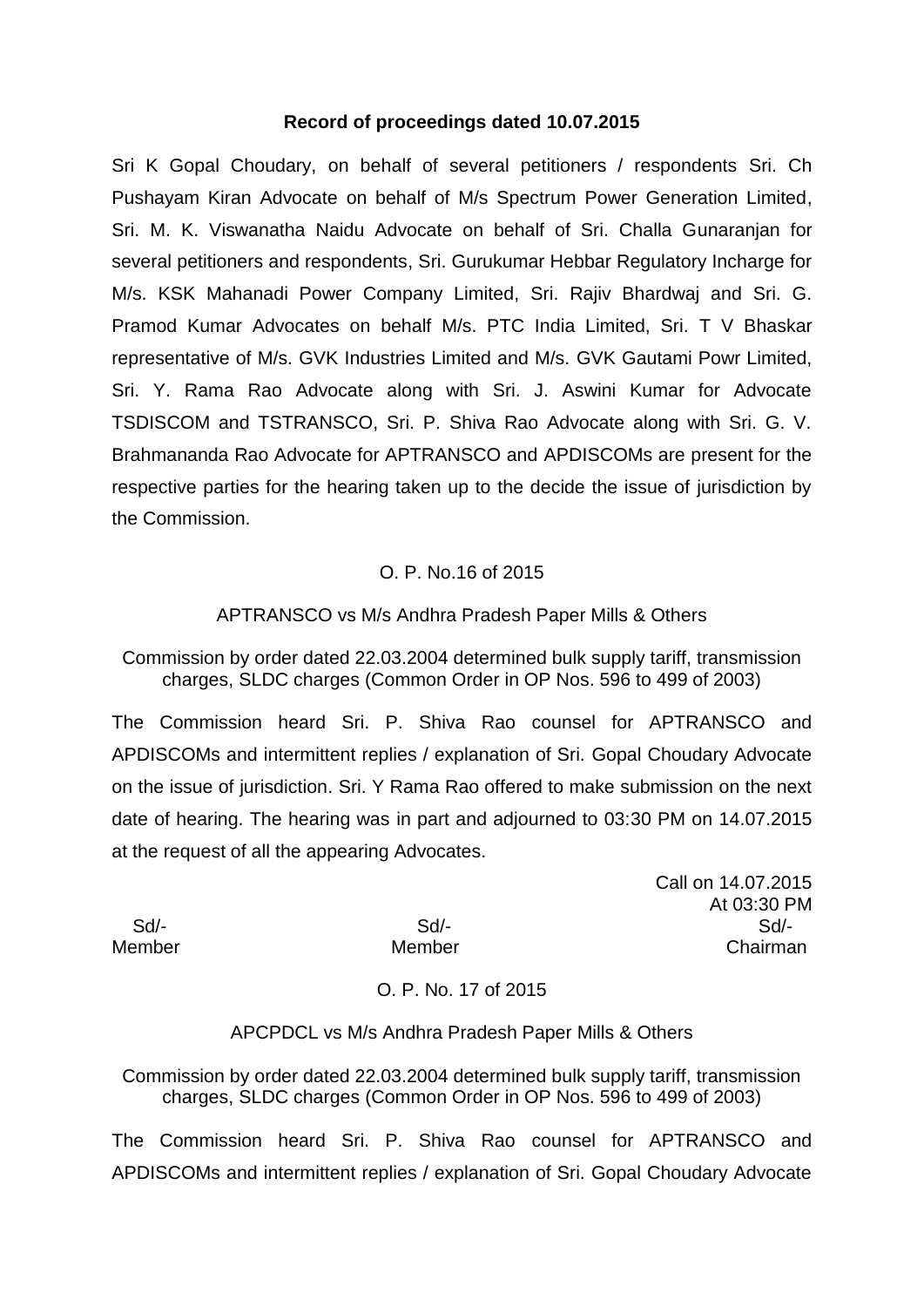on the issue of jurisdiction. Sri. Y Rama Rao offered to make submission on the next date of hearing. The hearing was in part and adjourned to 03:30 PM on 14.07.2015 at the request of all the appearing Advocates.

Call on 14.07.2015 At 03:30 PM Sd/- Sd/- Sd/- Member Member Chairman

Call on 14.07.2015

At 03:30 PM

O. P. No. 18 of 2015

APNPDCL vs M/s Andhra Pradesh Paper Mills & Others

Commission by order dated 22.03.2004 determined bulk supply tariff, transmission charges, SLDC charges (Common Order in OP Nos. 596 to 499 of 2003)

The Commission heard Sri. P. Shiva Rao counsel for APTRANSCO and APDISCOMs and intermittent replies / explanation of Sri. Gopal Choudary Advocate on the issue of jurisdiction. Sri. Y Rama Rao offered to make submission on the next date of hearing. The hearing was in part and adjourned to 03:30 PM on 14.07.2015 at the request of all the appearing Advocates.

Sd/- Sd/- Sd/- Member Member Chairman

O. P. No. 19 of 2015

APTRANSCO vs M/s Small Hydro Power Developers' Association & Others

Commission by order dated 22.03.2005 determined bulk supply tariff, transmission charges, SLDC charges (Common Order in OP Nos. 30 to 34 of 2004)

The Commission heard Sri. P. Shiva Rao counsel for APTRANSCO and APDISCOMs and intermittent replies / explanation of Sri. Gopal Choudary Advocate on the issue of jurisdiction. Sri. Y Rama Rao offered to make submission on the next date of hearing. The hearing was in part and adjourned to 03:30 PM on 14.07.2015 at the request of all the appearing Advocates.

Sd/- Sd/- Sd/- Member Member Chairman

Call on 14.07.2015 At 03:30 PM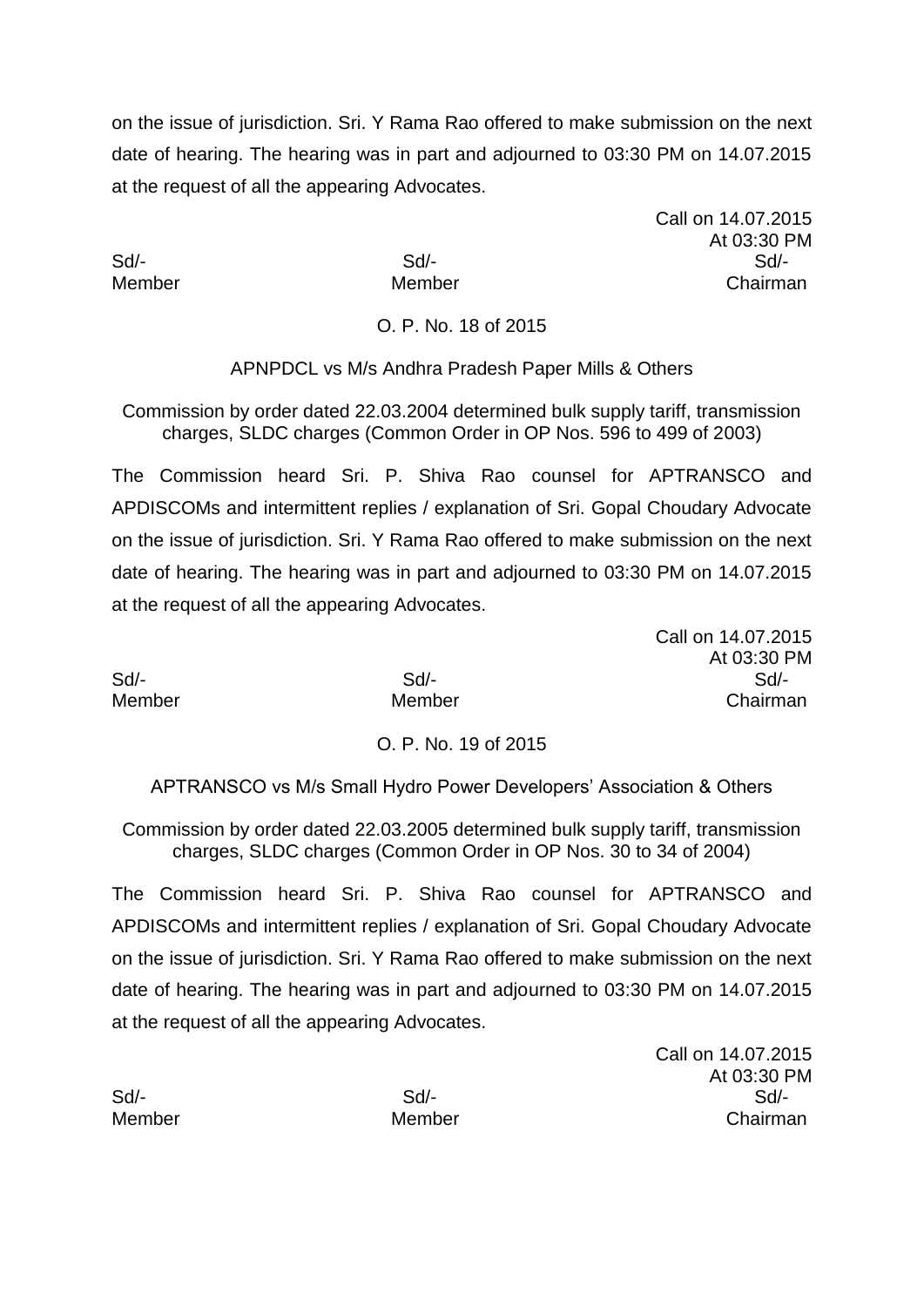## O. P. No. 20 of 2015

## APCPDCL vs M/s Small Hydro Power Developers' Association & Others

Commission by order dated 22.03.2005 determined bulk supply tariff, transmission charges, SLDC charges (Common Order in OP Nos. 30 to 34 of 2004)

The Commission heard Sri. P. Shiva Rao counsel for APTRANSCO and APDISCOMs and intermittent replies / explanation of Sri. Gopal Choudary Advocate on the issue of jurisdiction. Sri. Y Rama Rao offered to make submission on the next date of hearing. The hearing was in part and adjourned to 03:30 PM on 14.07.2015 at the request of all the appearing Advocates.

Call on 14.07.2015 At 03:30 PM Sd/- Sd/- Sd/- Member Member Chairman

## O. P. No. 21 of 2015

APNPDCL vs M/s Small Hydro Power Developers' Association & Others

Commission by order dated 22.03.2005 determined bulk supply tariff, transmission charges, SLDC charges (Common Order in OP Nos. 30 to 34 of 2004)

The Commission heard Sri. P. Shiva Rao counsel for APTRANSCO and APDISCOMs and intermittent replies / explanation of Sri. Gopal Choudary Advocate on the issue of jurisdiction. Sri. Y Rama Rao offered to make submission on the next date of hearing. The hearing was in part and adjourned to 03:30 PM on 14.07.2015 at the request of all the appearing Advocates.

Call on 14.07.2015 At 03:30 PM Sd/- Sd/- Sd/- Member Member Chairman

O. P. No. 22 of 2015

APTRANSCO vs M/s Small Hydro Power Developers' Association & Others

Determination of tariffs including transmission charges. Certain generators questioned the tariff order dated 23.03.2006 in respect of levy of transmission charges.

The Commission heard Sri. P. Shiva Rao counsel for APTRANSCO and APDISCOMs and intermittent replies / explanation of Sri. Gopal Choudary Advocate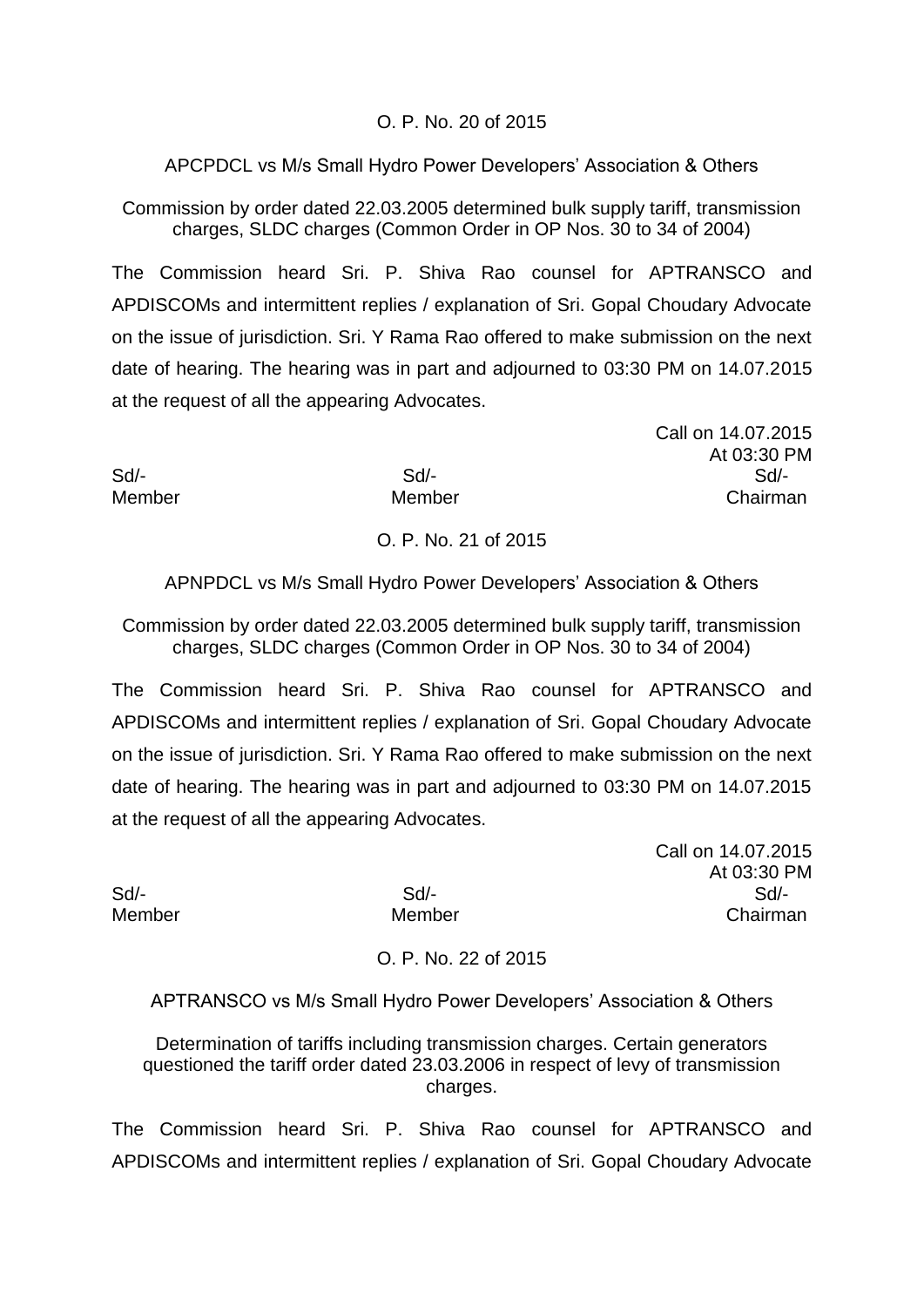on the issue of jurisdiction. Sri. Y Rama Rao offered to make submission on the next date of hearing. The hearing was in part and adjourned to 03:30 PM on 14.07.2015 at the request of all the appearing Advocates.

Call on 14.07.2015 At 03:30 PM Sd/- Sd/- Sd/- Member Member Chairman

Call on 14.07.2015

At 03:30 PM

O. P. No. 23 of 2015

APCPDCL vs M/s Small Hydro Power Developers' Association & Others

Commission by a Common order dated 23.03.2006 determined distribution tariff for control period 2006-07.

The Commission heard Sri. P. Shiva Rao counsel for APTRANSCO and APDISCOMs and intermittent replies / explanation of Sri. Gopal Choudary Advocate on the issue of jurisdiction. Sri. Y Rama Rao offered to make submission on the next date of hearing. The hearing was in part and adjourned to 03:30 PM on 14.07.2015 at the request of all the appearing Advocates.

Sd/- Sd/- Sd/- Member Member Chairman

O. P. No. 24 of 2015

APNPDCL vs M/s Small Hydro Power Developers' Association & Others

Commission by order dated 22.03.2005 determined bulk supply tariff, transmission charges, SLDC charges (Common Order in OP Nos. 30 to 34 of 2004)

The Commission heard Sri. P. Shiva Rao counsel for APTRANSCO and APDISCOMs and intermittent replies / explanation of Sri. Gopal Choudary Advocate on the issue of jurisdiction. Sri. Y Rama Rao offered to make submission on the next date of hearing. The hearing was in part and adjourned to 03:30 PM on 14.07.2015 at the request of all the appearing Advocates.

Sd/- Sd/- Sd/- Member Member Chairman

Call on 14.07.2015 At 03:30 PM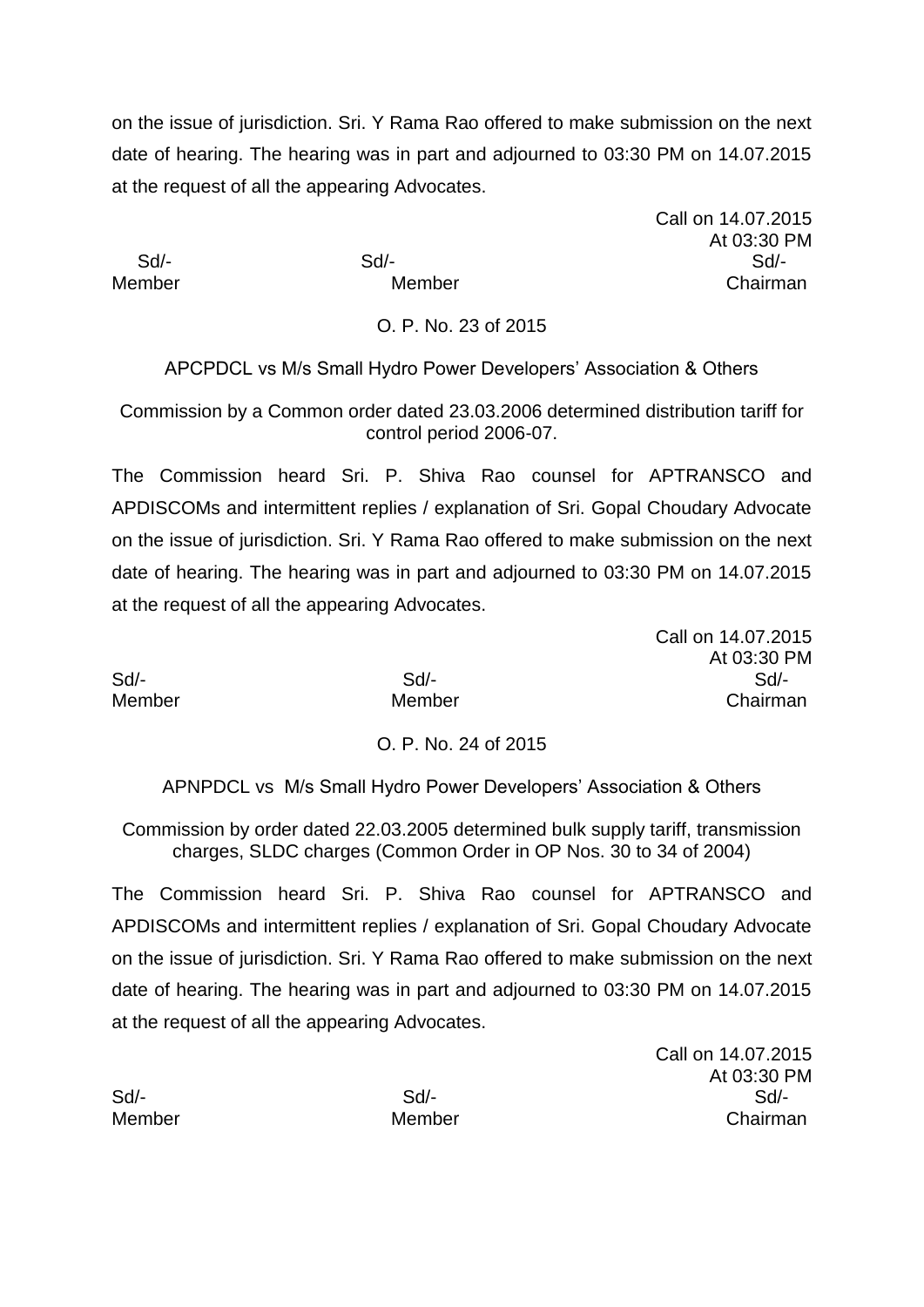## R. P. No. 01 of 2015

## M/s. RPP Ltd. Vs DISCOMS

Petition for reviewing the tariff order dated 20.03.2009 in OP Nos. 17 to 20 of 2009 in respect of wheeling tariff for FY 2009-10 to 2013-14 and RST for FY 2009-10.

The Commission heard Sri. P. Shiva Rao counsel for APTRANSCO and APDISCOMs and intermittent replies / explanation of Sri. Gopal Choudary Advocate on the issue of jurisdiction. Sri. Y Rama Rao offered to make submission on the next date of hearing. The hearing was in part and adjourned to 03:30 PM on 14.07.2015 at the request of all the appearing Advocates.

Call on 14.07.2015 At 03:30 PM Sd/- Sd/- Sd/- Member Member Chairman

## R. P. No. 02 of 2015

## M/s RPP Ltd. Vs APTRANSCO

Petition for review of tariff order dated 20.03.2009 in OP Nos. 17 to 20 of 2009 in respect of transmission tariff for FY 2009-10 to 2013-14.

The Commission heard Sri. P. Shiva Rao counsel for APTRANSCO and APDISCOMs and intermittent replies / explanation of Sri. Gopal Choudary Advocate on the issue of jurisdiction. Sri. Y Rama Rao offered to make submission on the next date of hearing. The hearing was in part and adjourned to 03:30 PM on 14.07.2015 at the request of all the appearing Advocates.

Call on 14.07.2015 At 03:30 PM Sd/- Sd/- Sd/- Member Member Chairman

## R. P. No. 03 of 2015

#### M/s KCP & 2 others Vs APPCC, APTRANSCO & DISCOMS

Petition for review of tariff order dated 20.03.2009 in OP Nos. 17 to 20 of 2009 in respect of wheeling tariff for FY 2009-10 to 2013-14.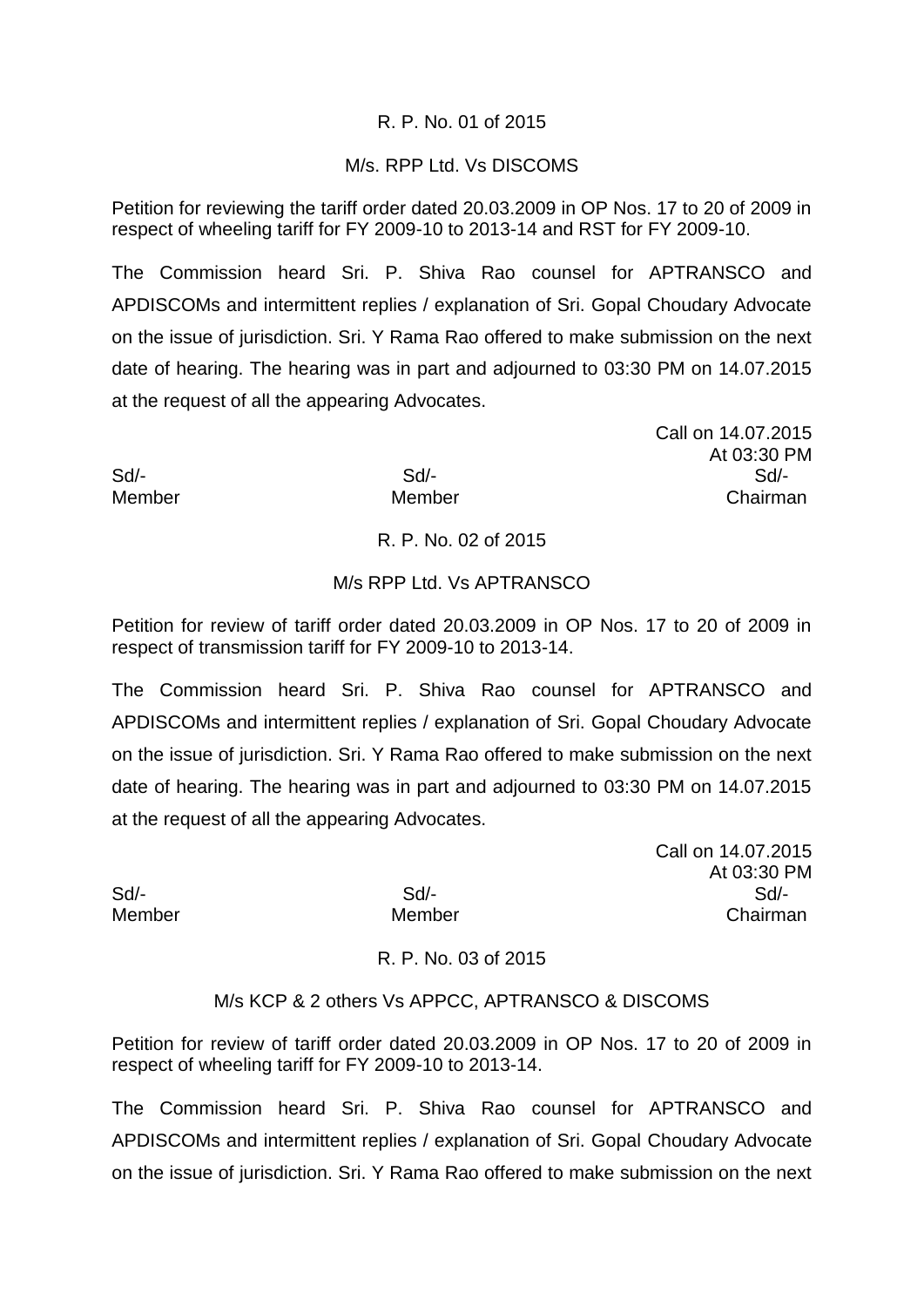Call on 14.07.2015 At 03:30 PM Sd/- Sd/- Sd/- Member Member Chairman

Call on 14.07.2015

#### R. P. No. 04 of 2015

M/s KCP & 2 others Vs APPCC, APTRANSCO & DISCOMS

Petition for review of tariff order dated 20.03.2009 in OP Nos. 17 to 20 of 2009 in respect of wheeling tariff for FY 2009-10 to 2013-14.

The Commission heard Sri. P. Shiva Rao counsel for APTRANSCO and APDISCOMs and intermittent replies / explanation of Sri. Gopal Choudary Advocate on the issue of jurisdiction. Sri. Y Rama Rao offered to make submission on the next date of hearing. The hearing was in part and adjourned to 03:30 PM on 14.07.2015 at the request of all the appearing Advocates.

| <u>UU 211 17.07.2010</u> |
|--------------------------|
| At 03:30 PM              |
| Sd                       |
| Chairman                 |
|                          |

## R. P. No. 05 of 2015

M/s Small Hydro Power Developers Association & 16 others vs DISCOMS

Petition for review of tariff order dated 20.03.2009 in OP Nos. 17 to 20 of 2009 in respect of wheeling tariff for FY 2009-10 to 2013-14.

The Commission heard Sri. P. Shiva Rao counsel for APTRANSCO and APDISCOMs and intermittent replies / explanation of Sri. Gopal Choudary Advocate on the issue of jurisdiction. Sri. Y Rama Rao offered to make submission on the next date of hearing. The hearing was in part and adjourned to 03:30 PM on 14.07.2015 at the request of all the appearing Advocates.

Call on 14.07.2015 At 03:30 PM Sd/- Sd/- Sd/- Member Member Chairman

O. P. No. 25 of 2015

M/s GVK Industries Ltd. vs DISCOMS & APPCC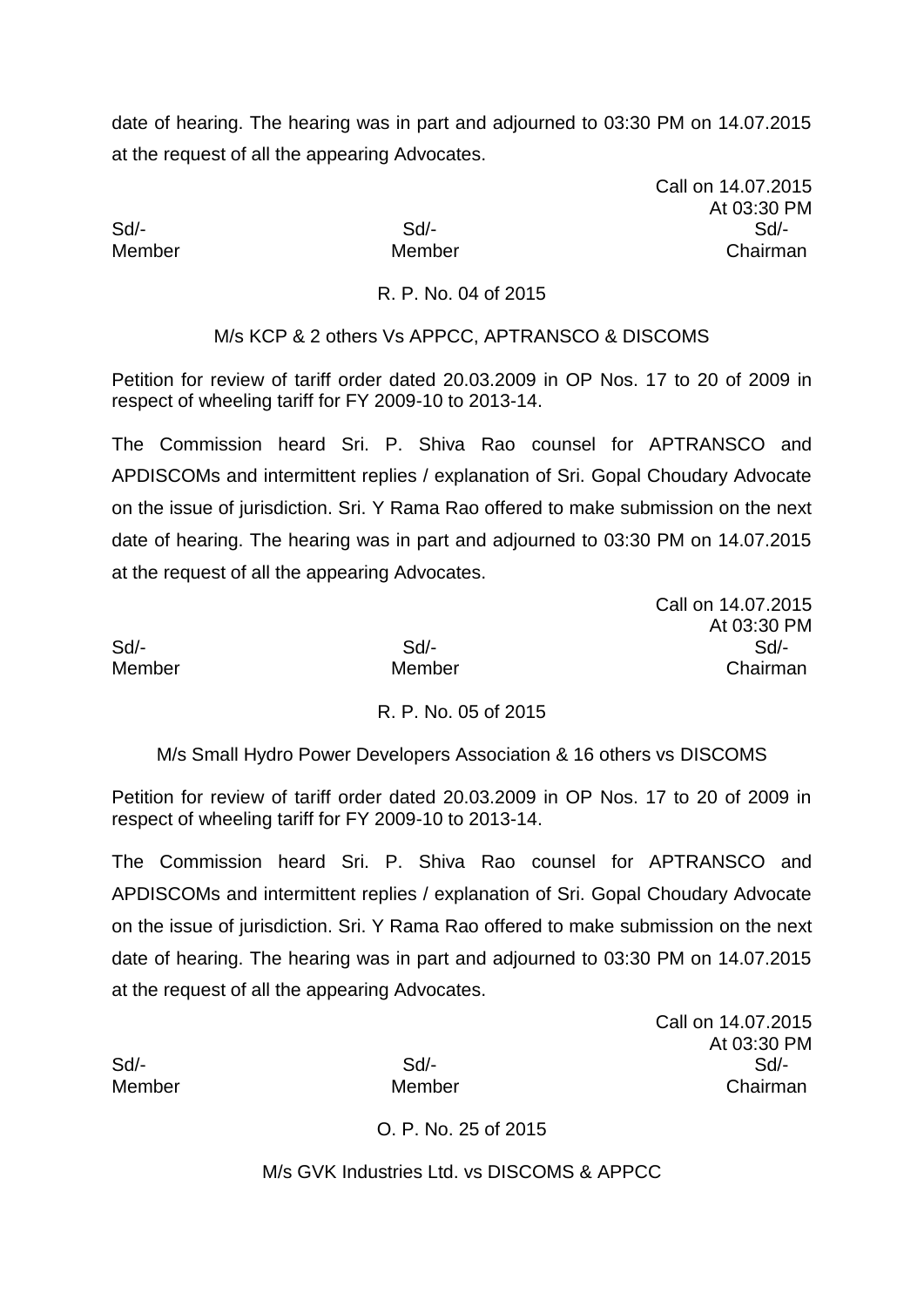Petition u/s 86 (1) (f) of the Electricity Act, 2003 in respect of certain claims amounting to Rs.262 crs.

The Commission heard Sri. P. Shiva Rao counsel for APTRANSCO and APDISCOMs and intermittent replies / explanation of Sri. Gopal Choudary Advocate on the issue of jurisdiction. Sri. Y Rama Rao offered to make submission on the next date of hearing. The hearing was in part and adjourned to 03:30 PM on 14.07.2015 at the request of all the appearing Advocates.

Call on 14.07.2015 At 03:30 PM Sd/- Sd/- Sd/- Member Member Chairman

## O. P. No. 26 of 2015

APTRANSCO & 4 DISCOMS vs M/s GVK Industries Ltd.

Petition u/s 86 of the Electricity Act, 2003 seeking calculation of interest on working capital for computation of fixed charges, limiting the working capital amount to the actual borrowings.

The Commission heard Sri. P. Shiva Rao counsel for APTRANSCO and APDISCOMs and intermittent replies / explanation of Sri. Gopal Choudary Advocate on the issue of jurisdiction. Sri. Y Rama Rao offered to make submission on the next date of hearing. The hearing was in part and adjourned to 03:30 PM on 14.07.2015 at the request of all the appearing Advocates.

|        |        | Call on 14.07.2015 |
|--------|--------|--------------------|
|        |        | At 03:30 PM        |
| Sd/-   | $Sd$ - | Sd                 |
| Member | Member | Chairman           |
|        |        |                    |

## O. P. No. 27 of 2015

## M/s Lanco Kondapalli Power Ltd. Vs APPCC, APTRANSCO & DISCOMS

Petition u/s 86 (1) (f) of the Electricity Act, 2003 claiming capacity charges payable by the respondents and also interest payable thereon.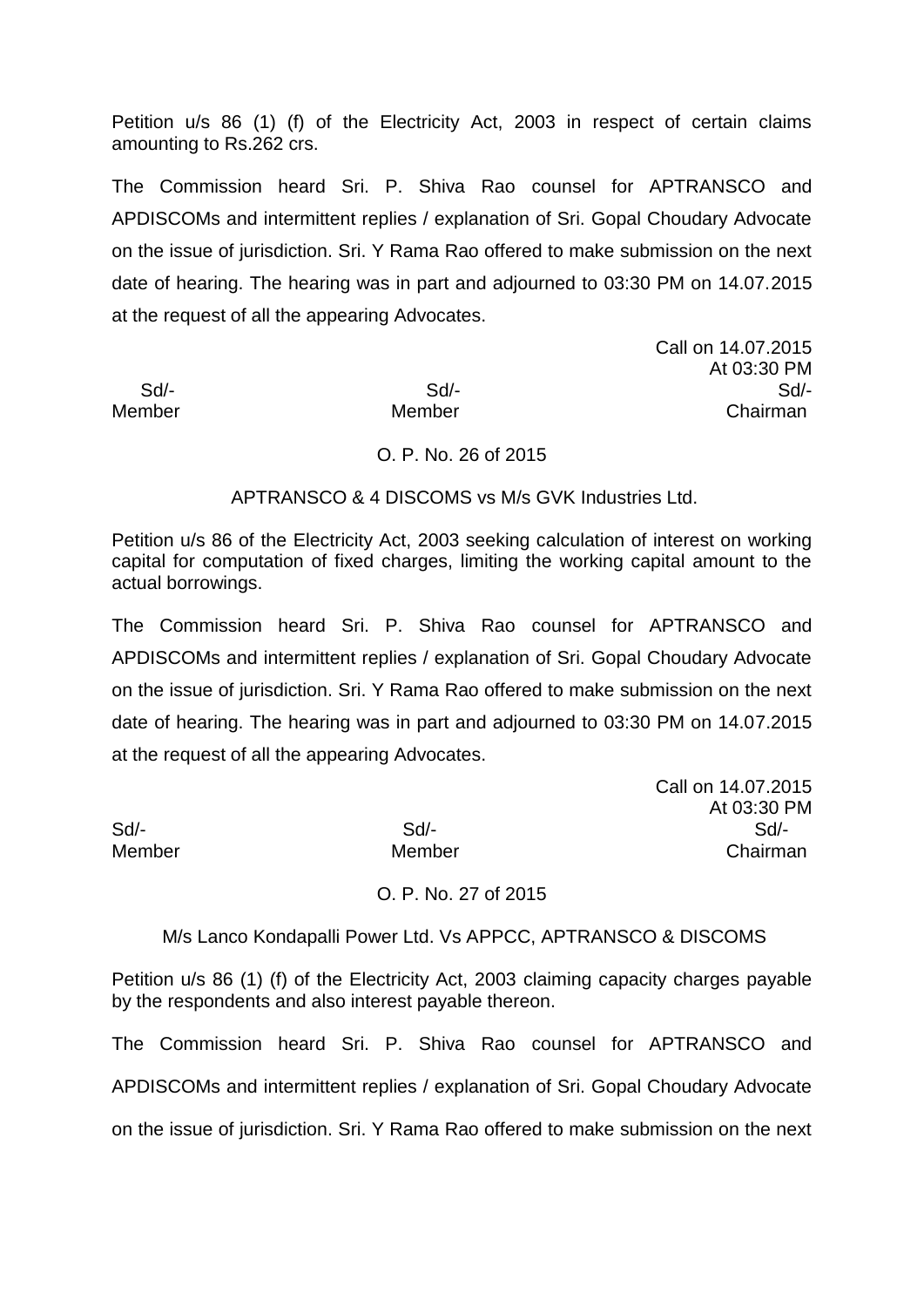Call on 14.07.2015 At 03:30 PM Sd/- Sd/- Sd/- Member Member Chairman

## O. P. No. 28 of 2015

M/s Lanco Kondapalli Power Ltd. Vs APPCC, APTRANSCO & DISCOMS

Petition u/s 62, 86 (1) (f) of the Electricity Act, 2003 claiming finance and procurement costs payable by the respondents together with interest thereon and I.A. No. 4 of 2010 filed by the respondents.

The Commission heard Sri. P. Shiva Rao counsel for APTRANSCO and APDISCOMs and intermittent replies / explanation of Sri. Gopal Choudary Advocate on the issue of jurisdiction. Sri. Y Rama Rao offered to make submission on the next date of hearing. The hearing was in part and adjourned to 03:30 PM on 14.07.2015 at the request of all the appearing Advocates.

Call on 14.07.2015 At 03:30 PM Sd/- Sd/- Sd/- Member Member Chairman

## O. P. No. 33 of 2015

APTRANSCO & 4 DISCOMS vs M/s Spectrum Power Generation Ltd.

Petition u/s 86 (1) (b) of the Electricity Act, 2003 seeking deletion of usage of naptha as supplementary fuel and others as alternate fuel.

The Commission heard Sri. P. Shiva Rao counsel for APTRANSCO and APDISCOMs and intermittent replies / explanation of Sri. Gopal Choudary Advocate on the issue of jurisdiction. Sri. Y Rama Rao offered to make submission on the next date of hearing. The hearing was in part and adjourned to 03:30 PM on 14.07.2015 at the request of all the appearing Advocates.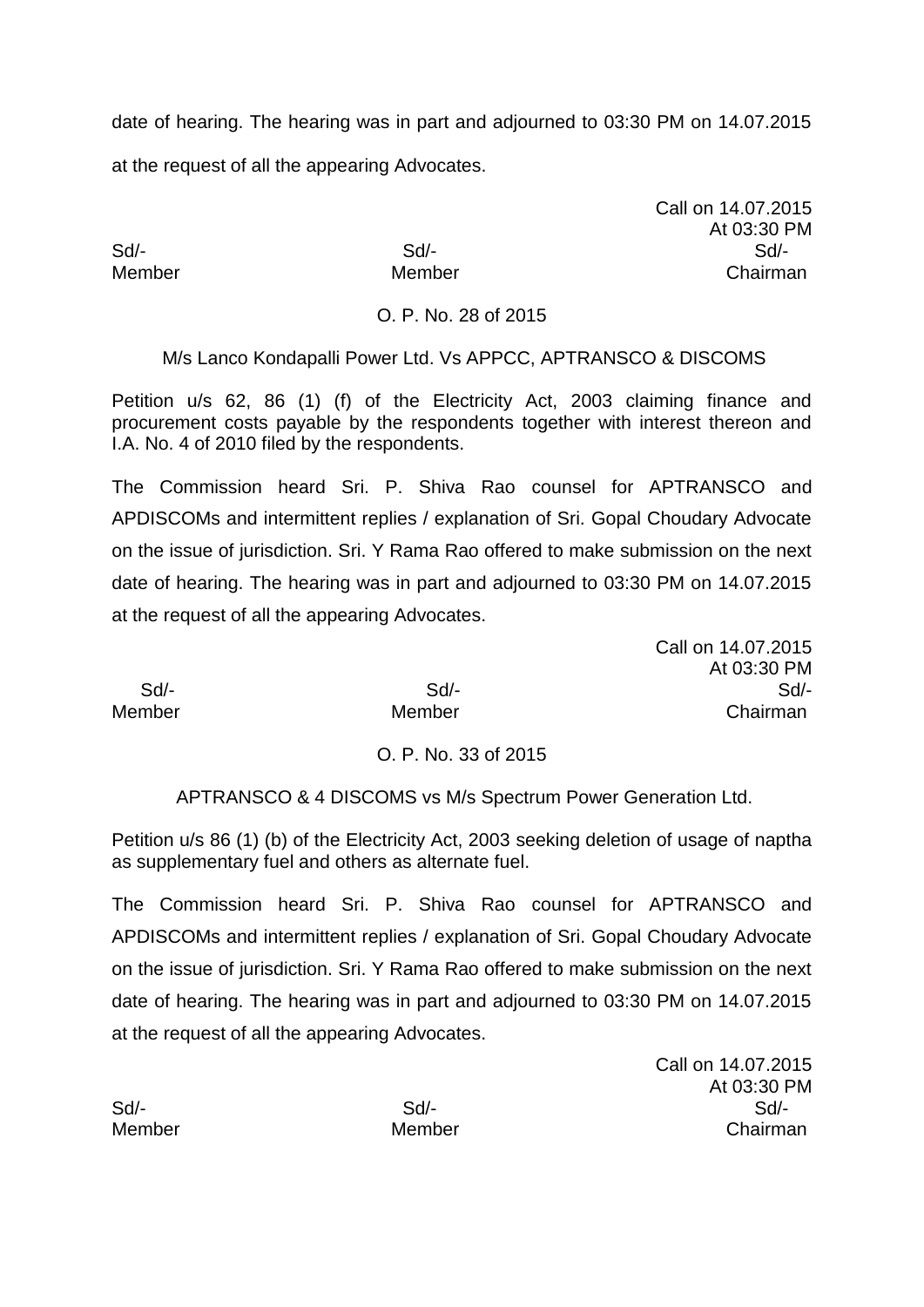### O. P. (SR) No. 07 of 2015

#### M/s Spectrum Power Generation Ltd. Vs APTRANSCO & 5 others

Petition filed under Section 86 (1) (f) read with sections 86 (1) (a) and 86 (1) (k) of the Electricity Act, 2003 for approval of completed capital cost incurred by the petitioner.

The Commission heard Sri. P. Shiva Rao counsel for APTRANSCO and APDISCOMs and intermittent replies / explanation of Sri. Gopal Choudary Advocate on the issue of jurisdiction. Sri. Y Rama Rao offered to make submission on the next date of hearing. The hearing was in part and adjourned to 03:30 PM on 14.07.2015 at the request of all the appearing Advocates.

|        | Call on 14.07.2015 |
|--------|--------------------|
|        | At 03:30 PM        |
| $Sd$ - | Sd                 |
| Member | Chairman           |
|        |                    |

## R. P. (SR) No. 05 of 2015

M/s Guttaseema Wind Energy Company Pvt. Ltd. Vs APTRANSCO & DISCOMS

Petition for review of the order in OP Nos. 6 & 7 of 2009 dt. 22.04.2013

The Commission heard Sri. P. Shiva Rao counsel for APTRANSCO and APDISCOMs and intermittent replies / explanation of Sri. Gopal Choudary Advocate on the issue of jurisdiction. Sri. Y Rama Rao offered to make submission on the next date of hearing. The hearing was in part and adjourned to 03:30 PM on 14.07.2015 at the request of all the appearing Advocates.

Call on 14.07.2015 At 03:30 PM Sd/- Sd/- Sd/- Member Member Chairman

R. P. (SR) No. 06 of 2015

APTRANSCO & DISCOMS vs M/s Guttaseema Wind Energy Company Pvt. Ltd.

Petition for review of the order in OP Nos. 6 & 7 of 2009 dt. 22.04.2013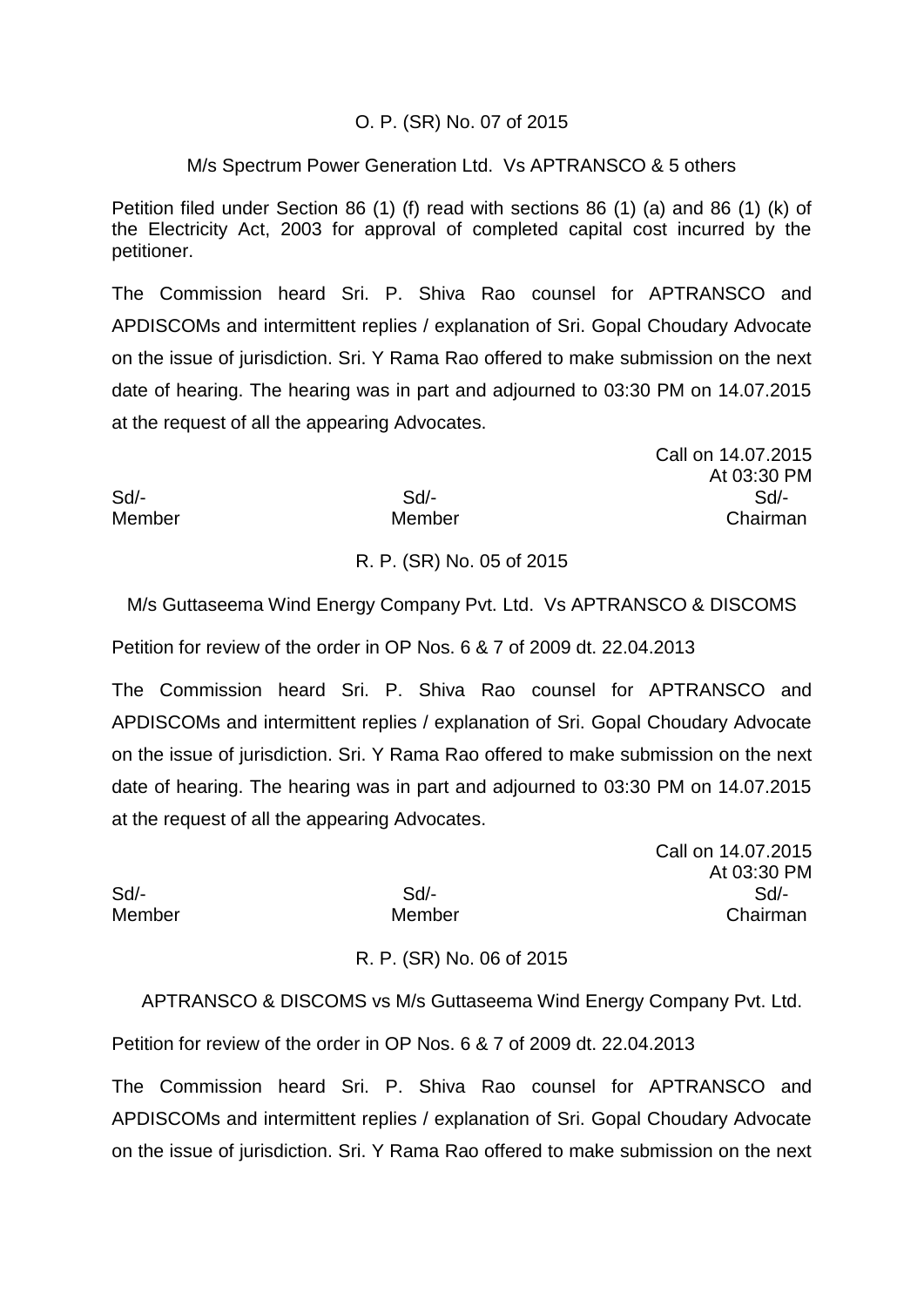Call on 14.07.2015 At 03:30 PM Sd/- Sd/- Sd/- Member Member Chairman

Call on 14.07.2015

#### O. P. No. 52 of 2015

M/s Lanco Kondapalli Power Ltd. Vs APPCC, APTRANSCO & DISCOMS

Petition u/s 86 (1) (f) for reimbursement of minimum fuel off-take charges and other fuel transportation charges being part of monthly bills.

The Commission heard Sri. P. Shiva Rao counsel for APTRANSCO and APDISCOMs and intermittent replies / explanation of Sri. Gopal Choudary Advocate on the issue of jurisdiction. Sri. Y Rama Rao offered to make submission on the next date of hearing. The hearing was in part and adjourned to 03:30 PM on 14.07.2015 at the request of all the appearing Advocates.

|        | <b>PULLED 17.91.4010</b> |
|--------|--------------------------|
|        | At 03:30 PM              |
| $Sd$ - | $Sd$ -                   |
| Member | Chairman                 |
|        |                          |

## O. P. No. 67 of 2015

M/s Bharath Alluminium Company Ltd. vs PTC India Ltd., & 2 others

Petition filed u/s 86 (1) (f) of the Electricity Act, 2003 for recovery of compensation deducted from the petitioner purportedly towards non-supply of power.

The Commission heard Sri. P. Shiva Rao counsel for APTRANSCO and APDISCOMs and intermittent replies / explanation of Sri. Gopal Choudary Advocate on the issue of jurisdiction. Sri. Y Rama Rao offered to make submission on the next date of hearing. The hearing was in part and adjourned to 03:30 PM on 14.07.2015 at the request of all the appearing Advocates.

Call on 14.07.2015 At 03:30 PM Sd/- Sd/- Sd/- Member Member Chairman

O. P. No. 75 of 2015 And IA No. 16 of 2015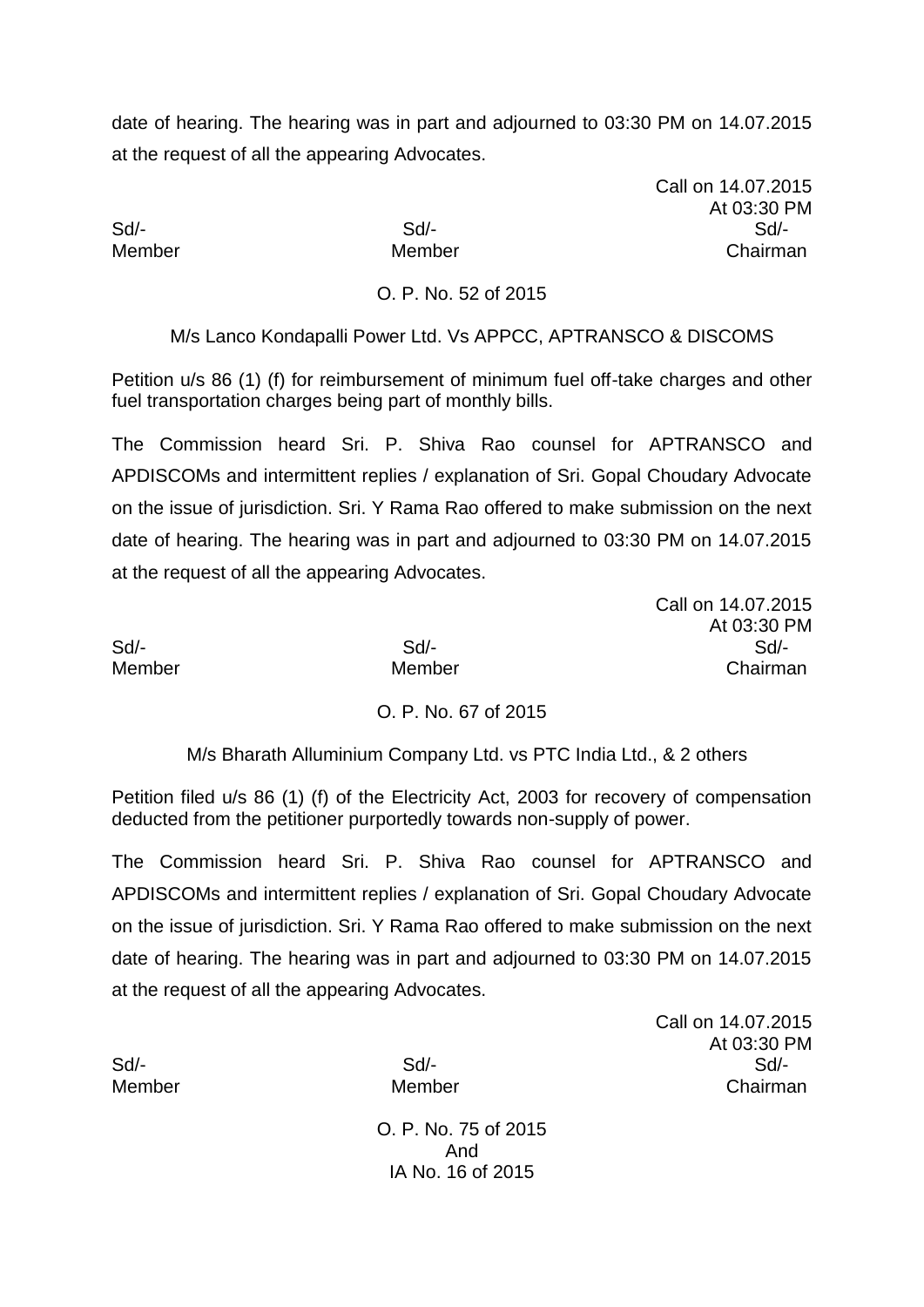## TSNPDCL & TSSPDCL vs APGENCO

Petition seeking directions to the respondent to comply with the direction of Southern Regional Load Despatch Centre dated 18.06.2014 by floating the provision of Electricity Act, 2003.

The Commission heard Sri. P. Shiva Rao counsel for APTRANSCO and APDISCOMs and intermittent replies / explanation of Sri. Gopal Choudary Advocate on the issue of jurisdiction. Sri. Y Rama Rao offered to make submission on the next date of hearing. The hearing was in part and adjourned to 03:30 PM on 14.07.2015 at the request of all the appearing Advocates.

Call on 14.07.2015 At 03:30 PM Sd/- Sd/- Sd/- Member Member Chairman

> O. P. No. 40 of 2015 And IA No. 06 of 2015

#### M/s GVK Gautami Power Ltd. Vs DISCOMS, APPCC & APTRANSCO

Petition U/S 86 (1) (F) Electricity Act, 2003 seeking declaration that the petitioner is required to be compensated for capacity charges, transportation charges and imbalance charges.

The Commission heard Sri. P. Shiva Rao counsel for APTRANSCO and APDISCOMs and intermittent replies / explanation of Sri. Gopal Choudary Advocate on the issue of jurisdiction. Sri. Y Rama Rao offered to make submission on the next date of hearing. The hearing was in part and adjourned to 03:30 PM on 14.07.2015 at the request of all the appearing Advocates.

Call on 14.07.2015 At 03:30 PM Sd/- Sd/- Sd/- Member Member Chairman

> O. P. No. 41 of 2015 And IA No.07 of 2015

#### M/s GVK Gautami Power Ltd. Vs DISCOMS, APPCC & APTRANSCO

Petition U/S 86 (1) (f) Electricity Act, 2003 seeking declaration that the petitioner is required to be compensated for capacity charges, transportation charges and imbalance charges.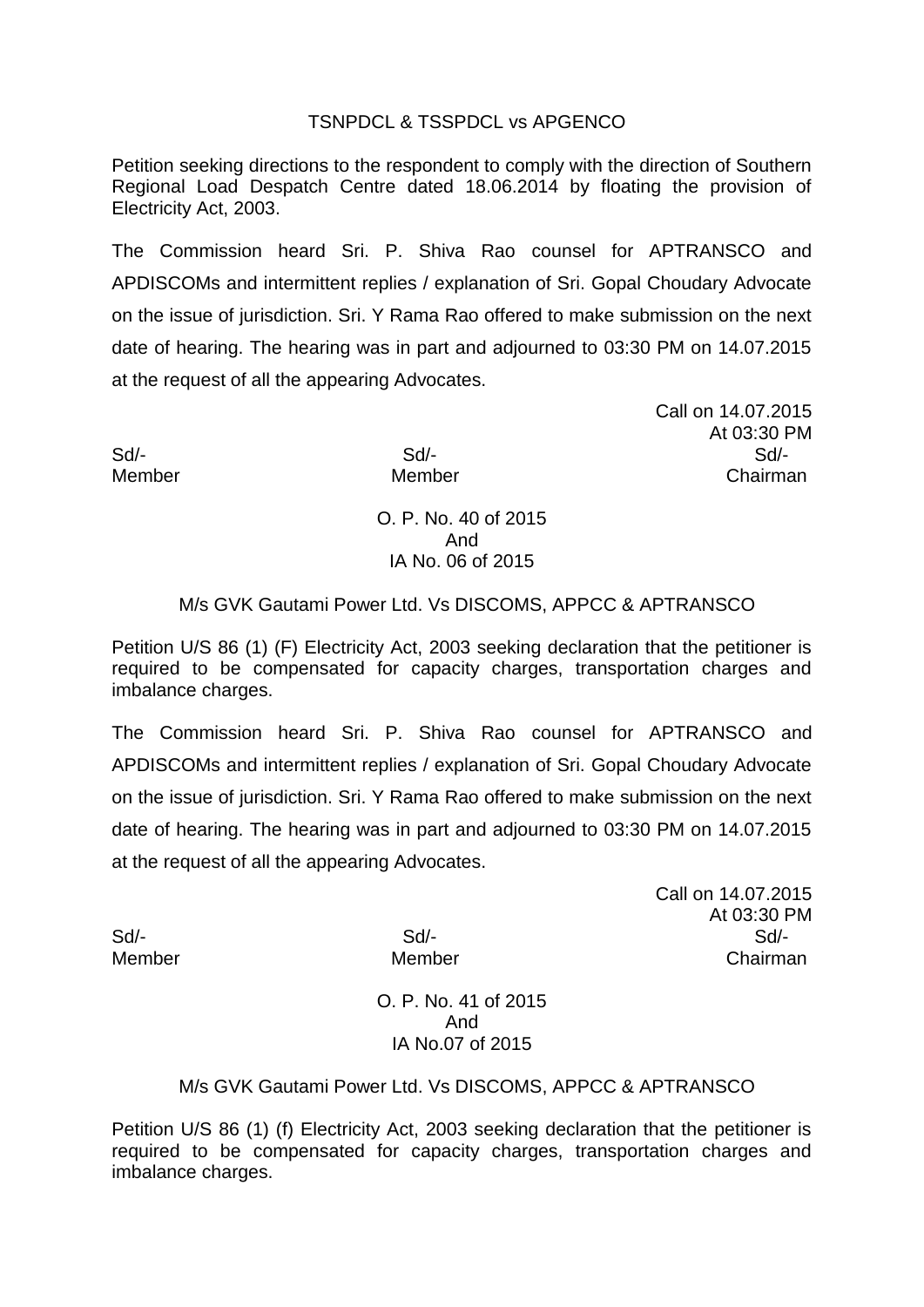The Commission heard Sri. P. Shiva Rao counsel for APTRANSCO and APDISCOMs and intermittent replies / explanation of Sri. Gopal Choudary Advocate on the issue of jurisdiction. Sri. Y Rama Rao offered to make submission on the next date of hearing. The hearing was in part and adjourned to 03:30 PM on 14.07.2015 at the request of all the appearing Advocates.

Call on 14.07.2015 At 03:30 PM Sd/- Sd/- Sd/- Member Member Chairman

## O. P. No. 45 of 2015 And IA No. 10 of 2015

## M/s RVK Energy Pvt. Ltd. Vs APPCC & 9 others

Petition U/S 86 (1) (f) Electricity Act, 2003 for claim for price of the power supplied by the petitioner to Andhra Pradesh Power Coordination Committee (APPCC). Hearing before admission.

I.A. filed by the petitioner u/s 94 of the Act.

The Commission heard Sri. P. Shiva Rao counsel for APTRANSCO and APDISCOMs and intermittent replies / explanation of Sri. Gopal Choudary Advocate on the issue of jurisdiction. Sri. Y Rama Rao offered to make submission on the next date of hearing. The hearing was in part and adjourned to 03:30 PM on 14.07.2015 at the request of all the appearing Advocates.

Call on 14.07.2015 At 03:30 PM Sd/- Sd/- Sd/- Member Member Chairman

O. P. No. 47 of 2015

## DISCOMS vs M/s GVK Gautami Power Ltd.

Petition U/S 86 (1) (b) and (f) of the Electricity Act, 2003 for deletion of the clause reflecting alternate fuel in the definition of the 'Fuel'in the PPA entered by the parties.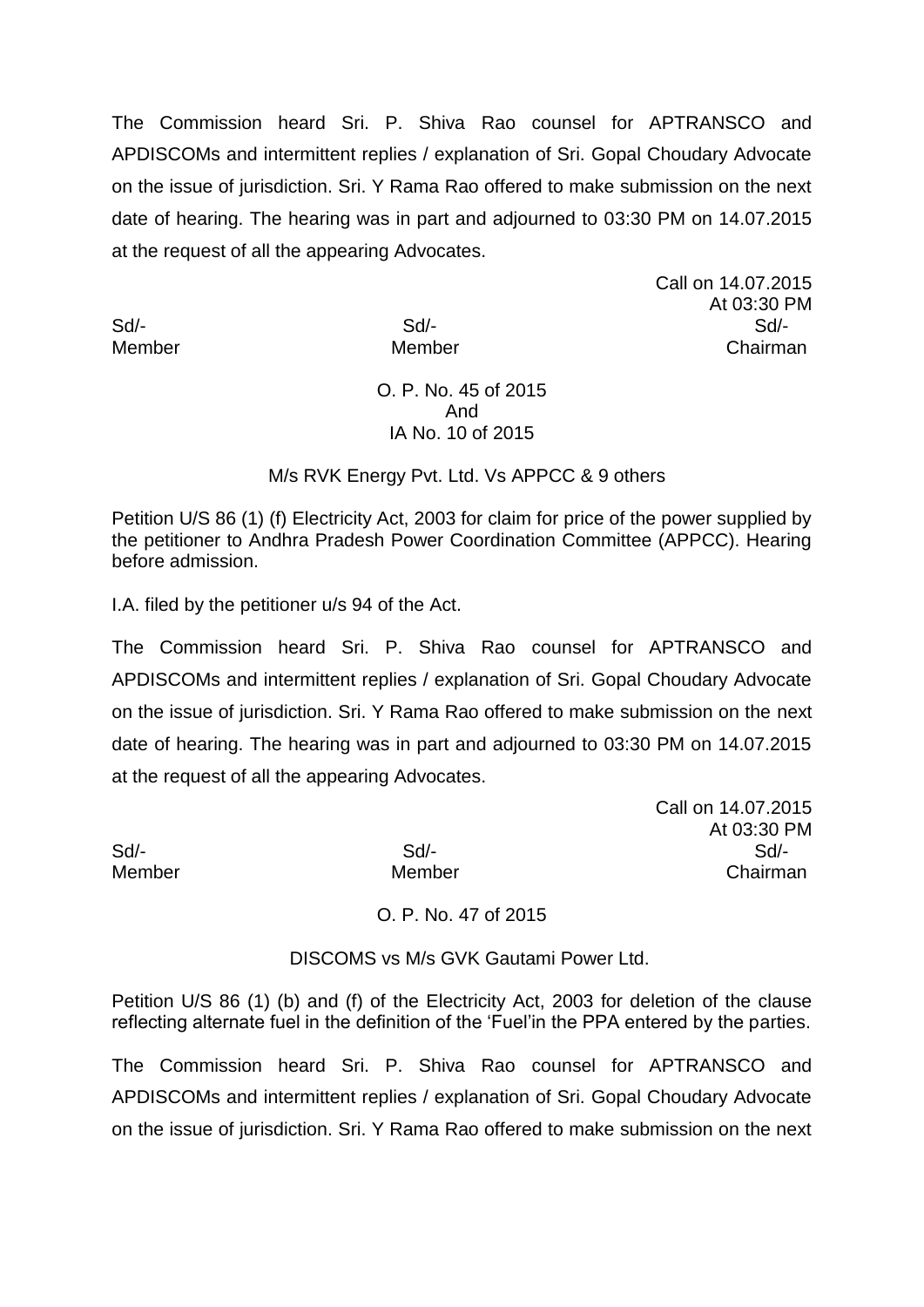Call on 14.07.2015 At 03:30 PM Sd/- Sd/- Sd/- Member Member Chairman

## O. P. No. 48 of 2015

DISCOMS vs M/s GVK Industries Ltd.

Petition U/S 86 (1) (b) and (f) of the Electricity Act, 2003 for deletion of the clause reflecting alternate fuel in the definition of the 'Fuel' in the PPA entered by the parties.

The Commission heard Sri. P. Shiva Rao counsel for APTRANSCO and APDISCOMs and intermittent replies / explanation of Sri. Gopal Choudary Advocate on the issue of jurisdiction. Sri. Y Rama Rao offered to make submission on the next date of hearing. The hearing was in part and adjourned to 03:30 PM on 14.07.2015 at the request of all the appearing Advocates.

Call on 14.07.2015 At 03:30 PM Sd/- Sd/- Sd/- Member Member Chairman

> O. P. No. 54 of 2015 AND IA No. 11 of 2015

M/s GVK Industries Ltd. (Phase-II) vs DISCOMS & APTRANSCO

Petition U/S 86 (1) (f) of the Electricity Act, 2003 for adjudication of disputes between the parties and the IA also filed by the petitioner for interim orders.

The Commission heard Sri. P. Shiva Rao counsel for APTRANSCO and APDISCOMs and intermittent replies / explanation of Sri. Gopal Choudary Advocate on the issue of jurisdiction. Sri. Y Rama Rao offered to make submission on the next date of hearing. The hearing was in part and adjourned to 03:30 PM on 14.07.2015 at the request of all the appearing Advocates.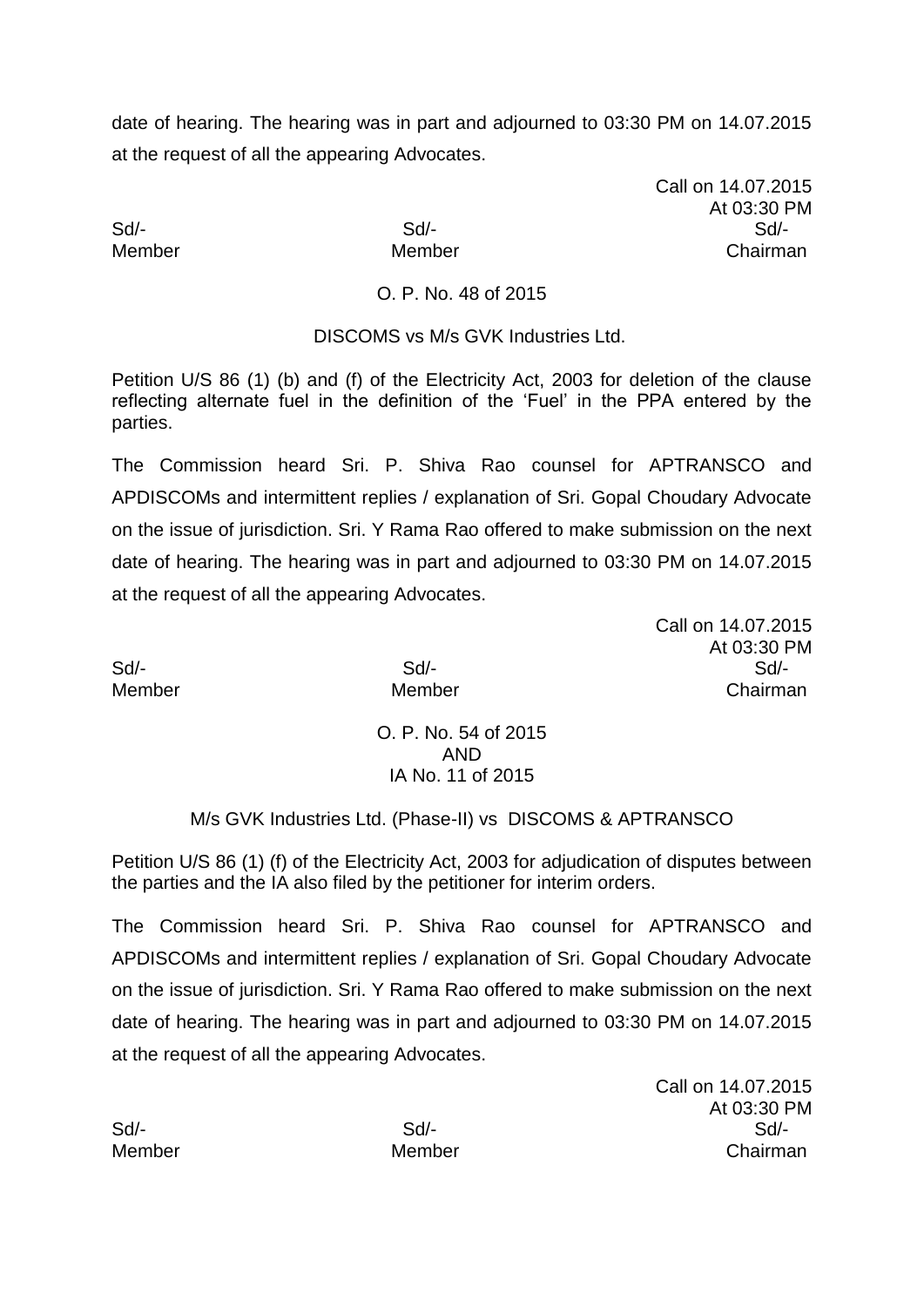## O. P. No. 55 of 2015

## M/s GVK Industries Ltd. vs DISCOMS & APPCC

Petition U/S 86 (1) (f) of the Electricity Act, 2003 seeking to recover several amounts due to it under various provisions of the PPA.

The Commission heard Sri. P. Shiva Rao counsel for APTRANSCO and APDISCOMs and intermittent replies / explanation of Sri. Gopal Choudary Advocate on the issue of jurisdiction. Sri. Y Rama Rao offered to make submission on the next date of hearing. The hearing was in part and adjourned to 03:30 PM on 14.07.2015 at the request of all the appearing Advocates.

Call on 14.07.2015 At 03:30 PM Sd/- Sd/- Sd/- Member Member Chairman

## O. P. No. 56 of 2015

## M/s EID Parry (India) Ltd. Vs APTRANSCO & DISCOMS

Petition U/S 86 (1) (f) of the Electricity Act, 2003 in relation to non-payment of fixed charges by truing annualized threshold PLF of 55% as per the tariff determined by the Commission to the petitioner under the power purchase agreement.

The Commission heard Sri. P. Shiva Rao counsel for APTRANSCO and APDISCOMs and intermittent replies / explanation of Sri. Gopal Choudary Advocate on the issue of jurisdiction. Sri. Y Rama Rao offered to make submission on the next date of hearing. The hearing was in part and adjourned to 03:30 PM on 14.07.2015 at the request of all the appearing Advocates.

Call on 14.07.2015 At 03:30 PM Sd/- Sd/- Sd/- Member Member Chairman

## O. P. No. 57 of 2015

M/s Sptectrum Power Generation Ltd.vs APTRANSCO ,DISCOMS & APPCC

Petition U/S 86 (1) (f) of the Electricity Act, 2003 for adjudication of disputes between the parties with regard to Minimum Off Take charges.

The Commission heard Sri. P. Shiva Rao counsel for APTRANSCO and APDISCOMs and intermittent replies / explanation of Sri. Gopal Choudary Advocate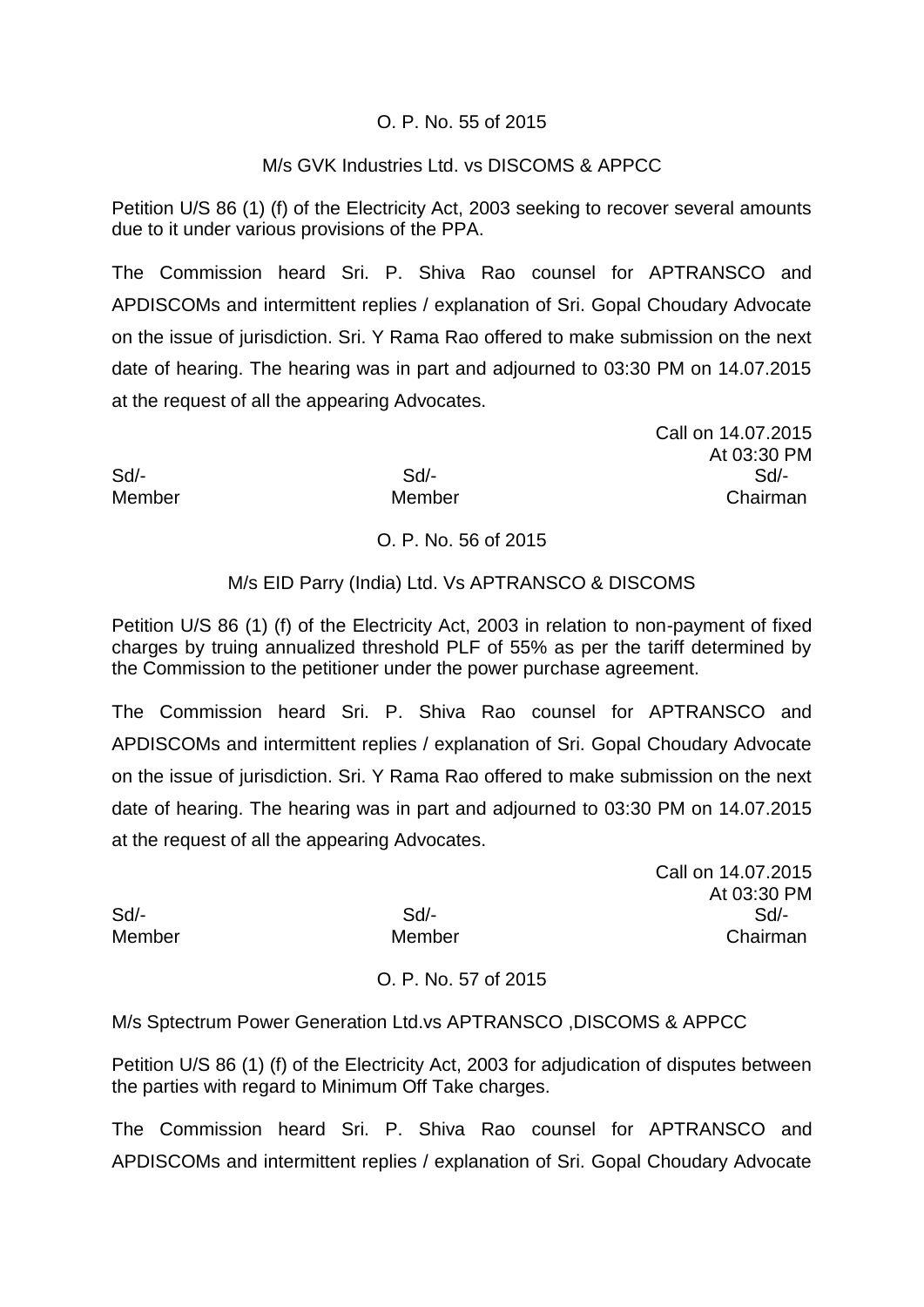on the issue of jurisdiction. Sri. Y Rama Rao offered to make submission on the next date of hearing. The hearing was in part and adjourned to 03:30 PM on 14.07.2015 at the request of all the appearing Advocates.

Call on 14.07.2015 At 03:30 PM Sd/- Sd/- Sd/- Member Member Chairman

O. P. No. 63 of 2015

# M/s GVK Industries Ltd. vs APEPDCL & 5 others

Petition filed for adjudication of disputes between the parties.

The Commission heard Sri. P. Shiva Rao counsel for APTRANSCO and APDISCOMs and intermittent replies / explanation of Sri. Gopal Choudary Advocate on the issue of jurisdiction. Sri. Y Rama Rao offered to make submission on the next date of hearing. The hearing was in part and adjourned to 03:30 PM on 14.07.2015 at the request of all the appearing Advocates.

Call on 14.07.2015 At 03:30 PM Sd/- Sd/- Sd/- Member Member Chairman

> O. P. No. 65 of 2015 And IA No. 14 of 2015

## M/s Spectrum Power Generation Ltd.vs APTRANSCO & 5 others

Petition filed U/S 86 (1) (f) of the Electricity Act, 2003 seeking adjudication of disputes between the parties, along with interlocutory application (IA No. 9 of 2014)

The Commission heard Sri. P. Shiva Rao counsel for APTRANSCO and APDISCOMs and intermittent replies / explanation of Sri. Gopal Choudary Advocate on the issue of jurisdiction. Sri. Y Rama Rao offered to make submission on the next date of hearing. The hearing was in part and adjourned to 03:30 PM on 14.07.2015 at the request of all the appearing Advocates.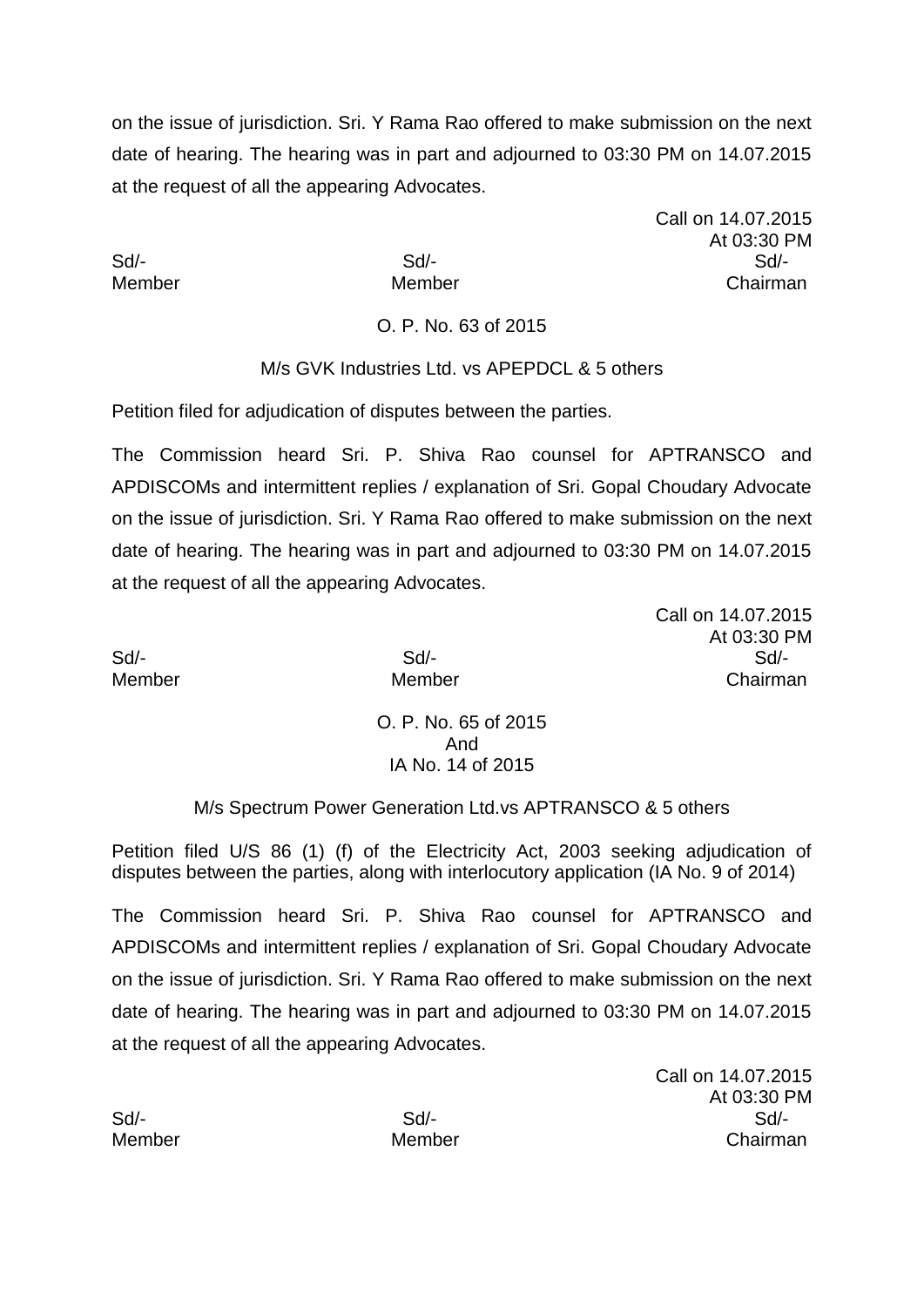### O. P. No. 66 of 2015

#### M/s Spectrum Power Generation Ltd. vs APTRANSCO & 5 others

Petition filed U/S 86 (1) (f) of the Electricity Act, 2003 seeking adjudication of disputes between the parties.

The Commission heard Sri. P. Shiva Rao counsel for APTRANSCO and APDISCOMs and intermittent replies / explanation of Sri. Gopal Choudary Advocate on the issue of jurisdiction. Sri. Y Rama Rao offered to make submission on the next date of hearing. The hearing was in part and adjourned to 03:30 PM on 14.07.2015 at the request of all the appearing Advocates.

Call on 14.07.2015 At 03:30 PM Sd/- Sd/- Sd/- Member Member Chairman

## O. P. No. 69 of 2015

M/s Spectrum Power Generation Ltd. vs APTRANSCO & 7 others

Petition filed U/S 86 (1) (f) of the Electricity Act, 2003 for adjudication of disputes between the parties.

The Commission heard Sri. P. Shiva Rao counsel for APTRANSCO and APDISCOMs and intermittent replies / explanation of Sri. Gopal Choudary Advocate on the issue of jurisdiction. Sri. Y Rama Rao offered to make submission on the next date of hearing. The hearing was in part and adjourned to 03:30 PM on 14.07.2015 at the request of all the appearing Advocates.

Call on 14.07.2015 At 03:30 PM Sd/- Sd/- Sd/- Member Member Chairman

O. P. No. 70 of 2015

M/s Spectrum Power Generation Ltd. vs APTRANSCO & 7 others

Petition filed U/S 86 (1) (f) of the Electricity Act, 2003 for adjudication of disputes between the parties.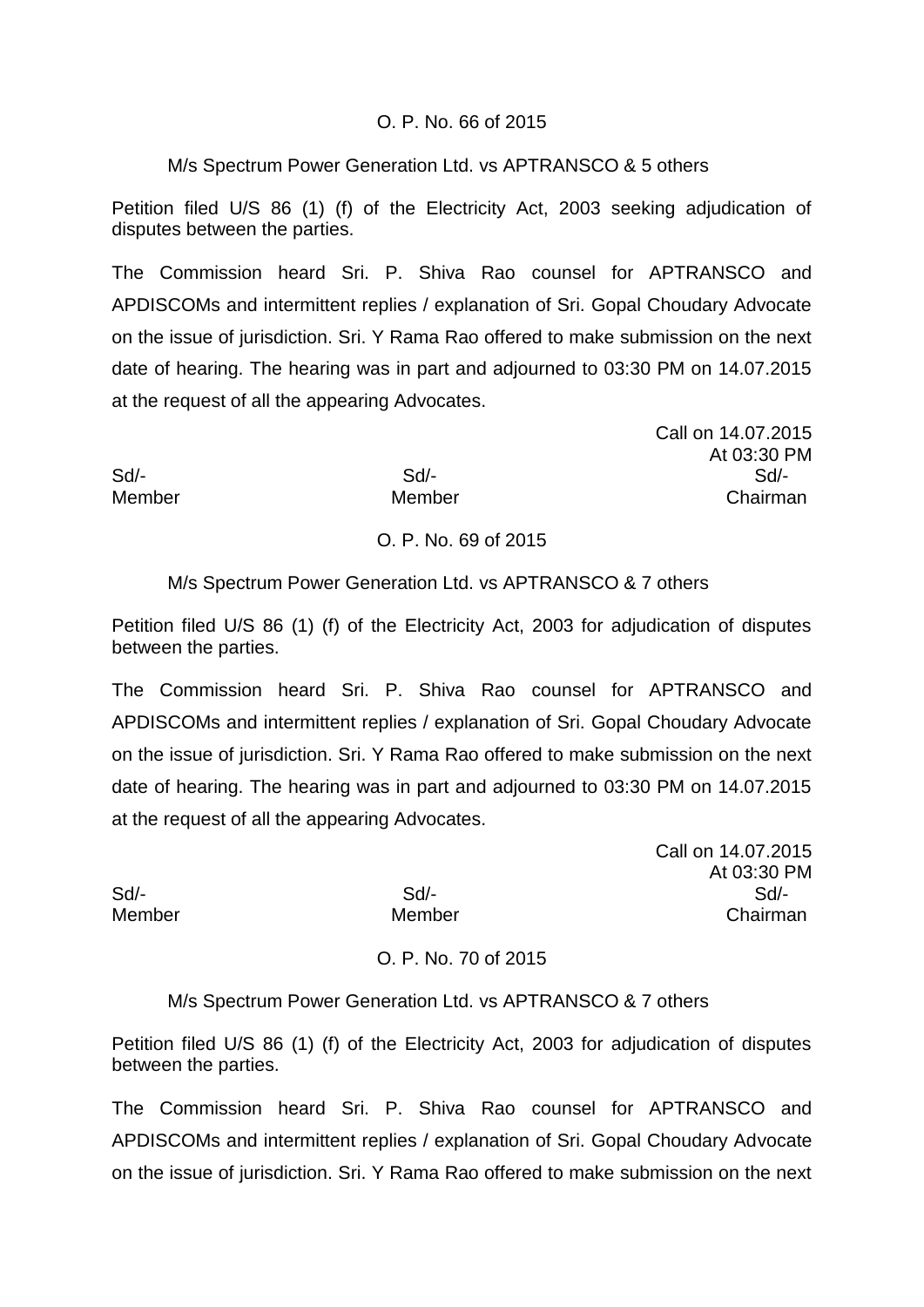Call on 14.07.2015 At 03:30 PM Sd/- Sd/- Sd/- Member Member Chairman

O. P. No. 71 of 2015

M/s Spectrum Power Generation Ltd. vs APTRANSCO & 12 others

Petition filed adjudication of disputes between the parties.

The Commission heard Sri. P. Shiva Rao counsel for APTRANSCO and APDISCOMs and intermittent replies / explanation of Sri. Gopal Choudary Advocate on the issue of jurisdiction. Sri. Y Rama Rao offered to make submission on the next date of hearing. The hearing was in part and adjourned to 03:30 PM on 14.07.2015 at the request of all the appearing Advocates.

|        |        | Call on 14.07.2015 |  |
|--------|--------|--------------------|--|
|        |        | At 03:30 PM        |  |
| Sd/-   | $Sd$ - | $Sd$ -             |  |
| Member | Member | Chairman           |  |

# O. P. No. 72 of 2015

M/s Spectrum Power Generation Ltd. vs APTRANSCO & 7 others

Petition filed adjudication of disputes between the parties.

The Commission heard Sri. P. Shiva Rao counsel for APTRANSCO and APDISCOMs and intermittent replies / explanation of Sri. Gopal Choudary Advocate on the issue of jurisdiction. Sri. Y Rama Rao offered to make submission on the next date of hearing. The hearing was in part and adjourned to 03:30 PM on 14.07.2015 at the request of all the appearing Advocates.

Call on 14.07.2015 At 03:30 PM Sd/- Sd/- Sd/- Member Member Chairman

# O. P. No. 73 of 2015

M/s Spectrum Power Generation Ltd. vs APTRANSCO & 7 others

Petition filed adjudication of disputes between the parties.